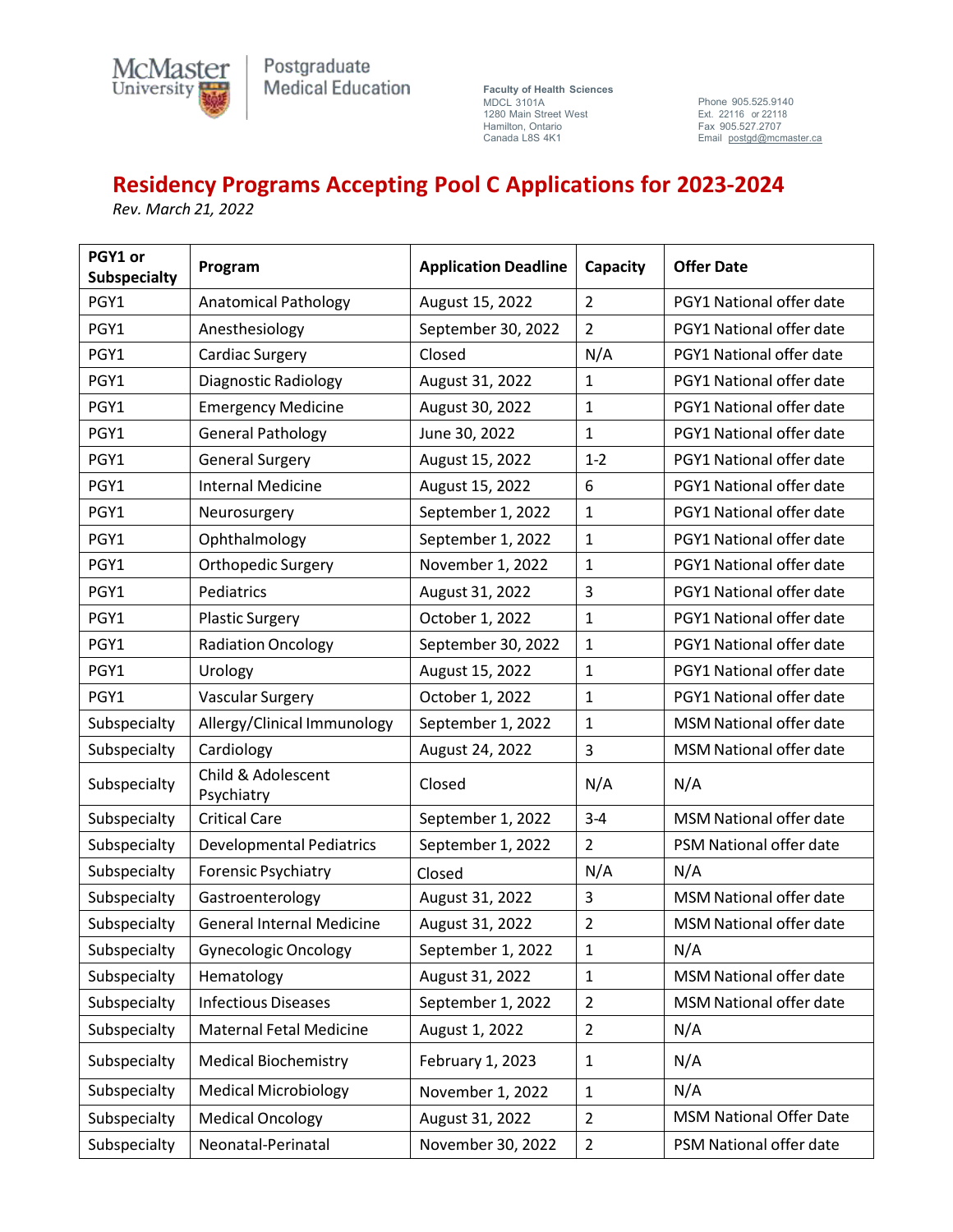

## Postgraduate<br>Medical Education

**Faculty of Health Sciences** MDCL 3101A 1280 Main Street West Hamilton, Ontario Canada L8S 4K1

Phone 905.525.9140 Ext. 22116 or 22118 Fax 905.527.2707<br>Email <u>[postgd@mcmaster.ca](mailto:postgd@mcmaster.ca)</u>

| Subspecialty | Nephrology                               | October 1, 2022   | $3 - 4$                        | MSM National offer date        |
|--------------|------------------------------------------|-------------------|--------------------------------|--------------------------------|
| Subspecialty | Pain Medicine                            | August 31, 2022   | 1                              | MSM National offer date        |
| Subspecialty | Pediatric Endocrinology                  | September 1, 2022 | $\mathbf{1}$                   | PSM National offer date        |
| Subspecialty | <b>Pediatric Surgery</b>                 | Closed            | N/A<br>PSM National offer date |                                |
| Subspecialty | Pediatric Allergy/Clinical<br>Immunology | September 1, 2022 | 1                              | <b>PSM National offer date</b> |
| Subspecialty | <b>Pediatric Emergency</b><br>Medicine   | September 1, 2022 | $1 - 2$                        | <b>PSM National Offer Date</b> |
| Subspecialty | Pediatric Hematology -<br>Oncology       | October 15, 2022  | 1                              | PSM National offer date        |
| Subspecialty | <b>Pediatric Nephrology</b>              | Closed            | N/A                            | PSM National offer date        |
| Subspecialty | Respirology                              | August 1, 2022    | $1 - 2$                        | <b>MSM National offer date</b> |
| Subspecialty | Rheumatology                             | August 1, 2022    | 1                              | MSM National offer date        |
| Subspecialty | Neuroradiology                           | Year Round        |                                | N/A                            |